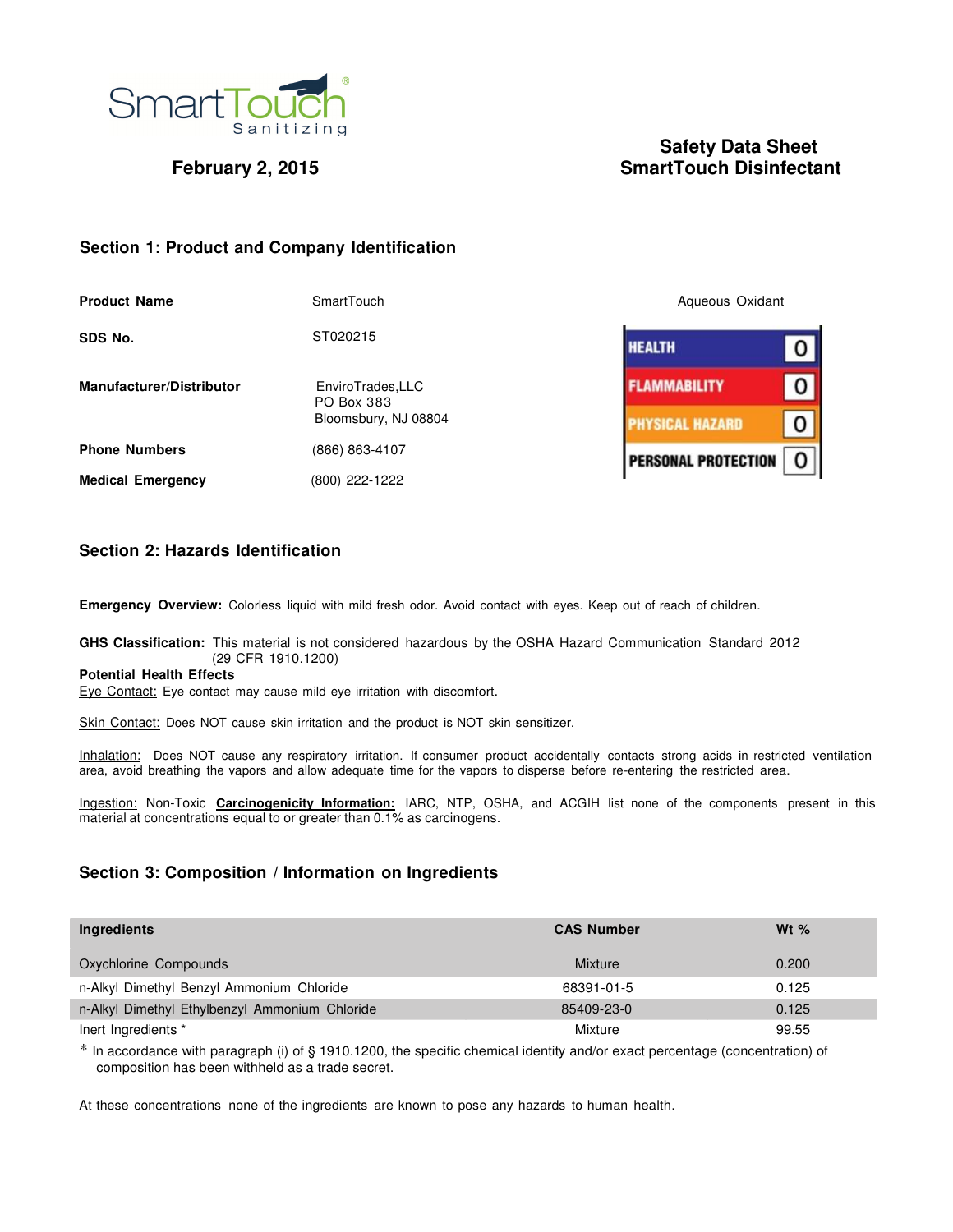# **Section 4: First Aid Measures**

#### **Inhalation**

Does NOT cause any respiratory irritation. If consumer product accidentally contacts strong acids in restricted ventilation area, avoid breathing the vapors, and allow adequate time for the vapors to disperse before re-entering the restricted area.

**Skin Contact** Does NOT cause skin irritation.

#### **Eye Contact**

In case of contact, flush eyes with plenty of water.

**Ingestion**

Non-toxic. Give a glass of water.

# **Section 5: Fire Fighting Measures**

**Flammable Properties: Flash Point:** Not Available (Non Flammable) **Flammable Limits: Lower Flammable Limit:** Not Established **Burn Rate:** Unknown **Upper Flammable Limit:** Not Established **Flammability Classification:** Non-Flammable liquid **Auto ignition Temperature:** Not Established **Hazardous Combustion Products:** Thermal or other decomposition may yield chlorine dioxide or chlorine. **Extinguishing Media:** N/A (Non-Flammable liquid) **Additional Considerations:** None **FIRE FIGHTING INSTRUCTIONS:** Non-Flammable liquid

**NFPA Rating: Health: 0 Flammability: 0 Reactivity: 0 PPE:** None

# **Section 6: Accidental Release Measures**

#### **Spill Clean Up**

No special cleanup measures are required for the consumer product. To avoid the possibility of "bleaching" the spill should be absorbed with paper towels, and the area rinsed with clean water.

#### **Accidental Release Measures**

Spills are slippery and should be cleaned up promptly.

# **Section 7: Handling and Storage**

**Handling:** Keep away from heat and strong acids. Do not ingest. Keep container closed. Use only with adequate ventilation.

**Storage:** Keep container tightly closed and sealed until ready for use. Keep container in a well-ventilated place. Do not store above 120oF or near fire of open flame. Store large quantities in buildings to comply with OSHA 1910.106. Do not transfer contents to bottles or other unlabeled containers. Do not reuse empty containers. Keep out of reach of children.

**Incompatible materials:** Strong acids **Special Packaging Materials:** None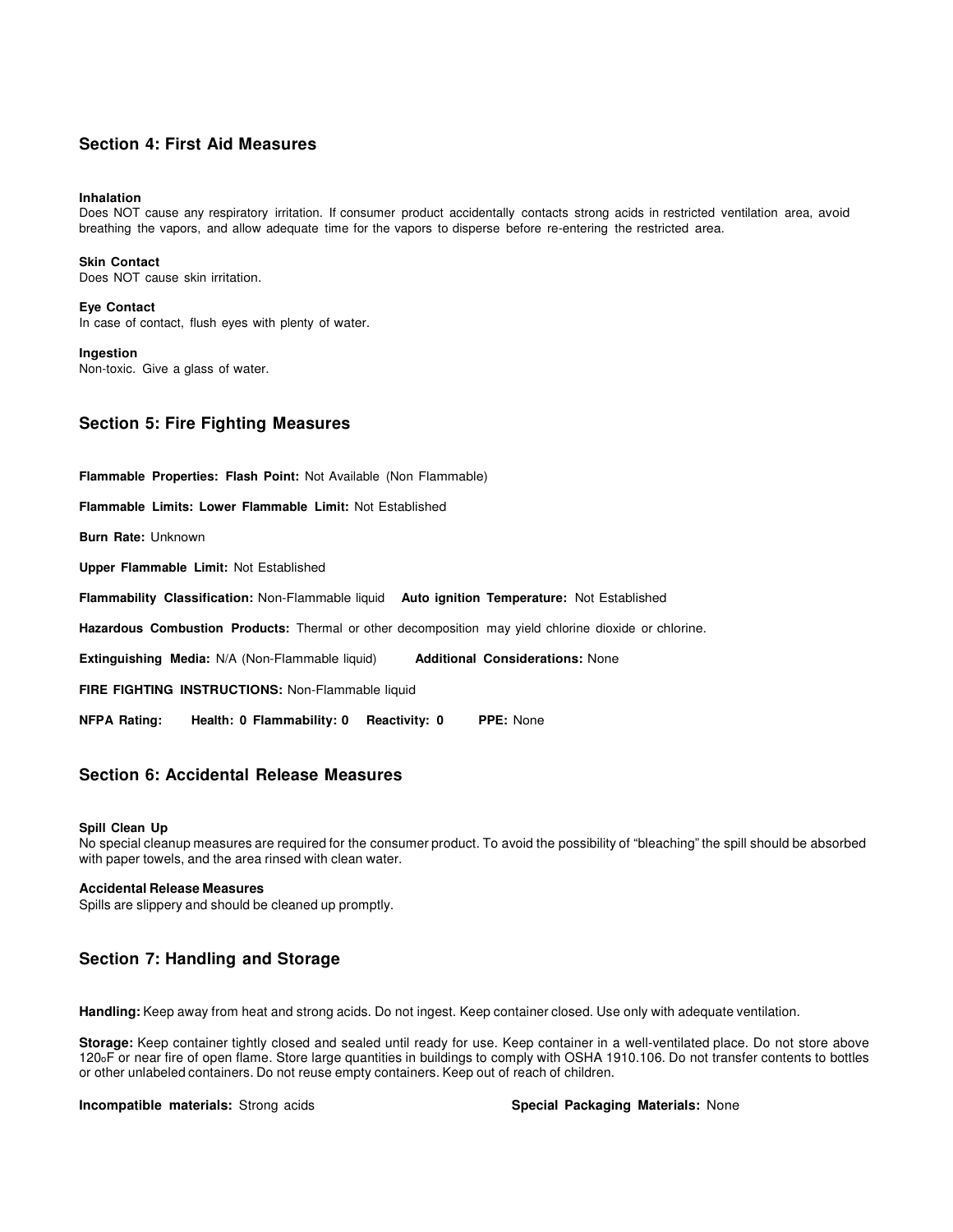# **Section 8: Exposure Control/ Personal Protection**

**Engineering Controls:** Use in adequately ventilated areas.

#### **Personal Protective Equipment:**

**Eye/Face Protection:** Not required for consumer product.

**Skin Protection:** Not required for consumer product.

**Respirators:** None required for normal use. If consumer product accidentally contacts strong acids in restricted ventilation area, Avoid breathing the vapors, and allow adequate time for the vapors to disperse before re-entering the restricted area.

#### **Exposure Limits:**

#### **Oxychlorine Compounds: n-Alkyl Dimethyl Ethylbenzyl Ammonium Chloride:**

| PEL (OSHA): Not available  | PEL (OSHA):  | Not available |
|----------------------------|--------------|---------------|
| TLV (ACGIH): Not available | TLV (ACGIH): | Not available |

#### **n-Alkyl Dimethyl Benzyl Ammonium Chloride:**

PEL (OSHA): Not available TLV (ACGIH): Not available

## **Section 9: Physical and Chemical Properties**

| Appearance:                       | Colorless liquid        | Odor:                       | Mild-Fresh         |
|-----------------------------------|-------------------------|-----------------------------|--------------------|
| <b>Physical State:</b>            | Liguid                  | pH:                         | 7-8                |
| Boiling Point (°F):               | 212                     | <b>Solubility in Water:</b> | 100%               |
| Freezing Point (°F):              | 32                      | Vapor Pressure (mm Hg):     | Not Available      |
| Volatile Organic Compounds (VOC): | None                    | <b>Evaporation Rate:</b>    | Less than Ether    |
| <b>Specific Gravity:</b>          | $1.003 \ @ 68°F (20°C)$ | Density (lb/gal):           | 8.40 @ 68°F (20°C) |

# **Section 10: Stability and Reactivity**

| <b>Chemical Stability:</b> The product is stable.     | Incompatibility with other Materials: Strong acids |
|-------------------------------------------------------|----------------------------------------------------|
| <b>Conditions to avoid:</b> Contact with strong acids | <b>Hazardous Polymerization: Will not occur.</b>   |

**Hazardous Decomposition Products:** Thermal or other decomposition may yield chlorine dioxide or chlorine.

## **Section 11: Toxicological Information**

**TOXICITY TESTING –** ACUTE **Inhalation** – Studies with Wistar Albino rats exposed to a respirable aerosol made from a solution of SmartTouch at a level of 2.08 mg/l for four hours resulted in no deaths and no abnormal necropsy observations. **Eye Contact** – Studies with New Zealand white rabbits showed this product is a very mild ocular irritant; mild conjunctival irritation was observed, but cleared within 24 hours. **Skin Contact** – Study of dermal toxicity in New Zealand white rabbits showed the product to be non- toxic: Dermal LD50> 5,000 mg/kg of body weight; Study of dermal irritation in New Zealand white rabbits showed the product is not a dermal irritant. In Dermal Sensitization studies, SmartTouch was determined not to be a sensitizer. **Swallowing** - Acute oral toxicity in albino rats: Non- toxic LD50>5,000 mg/kg of body weight.

**EPA TOXICITY RATING – IV** This is the lowest category on the scale and is designed for substances that are the least hazardous.